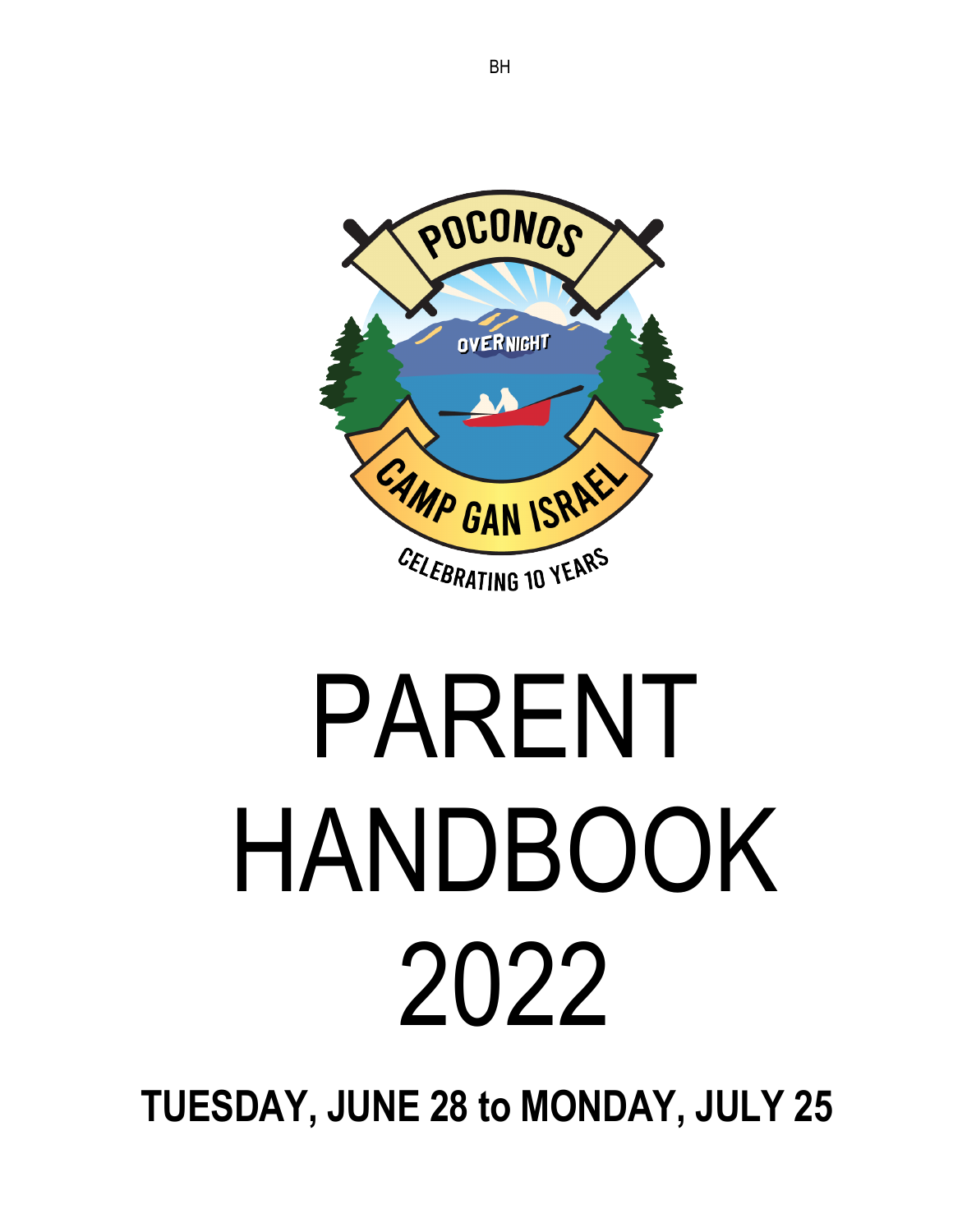# **REQUIRED FORMS**

The following items must be completed online by June 1 in order for your daughter to attend camp.

To access the following form, log on to your CampInTouch account by using the following link.

https://cgibme.campintouch.com/v2/login.aspx.

## $\boldsymbol{\mathsf{z}}$

- $\Box$  1) Camper Application (online)
- $\Box$  2) Bunk Request (online)
- $\Box$  3) Camper Profile (online)
- $\Box$  4) Cell Phone Policy and Agreement (pdf to print, complete, and then upload online)
- $\Box$  5) Heath History (online)
- $\Box$  6) Immunization (pdf to print, complete, and then upload online)
- $\Box$  7) Parent Authorization (pdf to print, complete, and then upload online)
- $\Box$  8) Physician's Exam (pdf to print, complete, and then upload online)
- $\Box$  9) Transportation (online)
- $\Box$  10) COVID-19 Waiver (pdf to print, complete, and then upload online

The Packing List and Parent Handbook can be downloaded at www.CGIPoconos.org/register.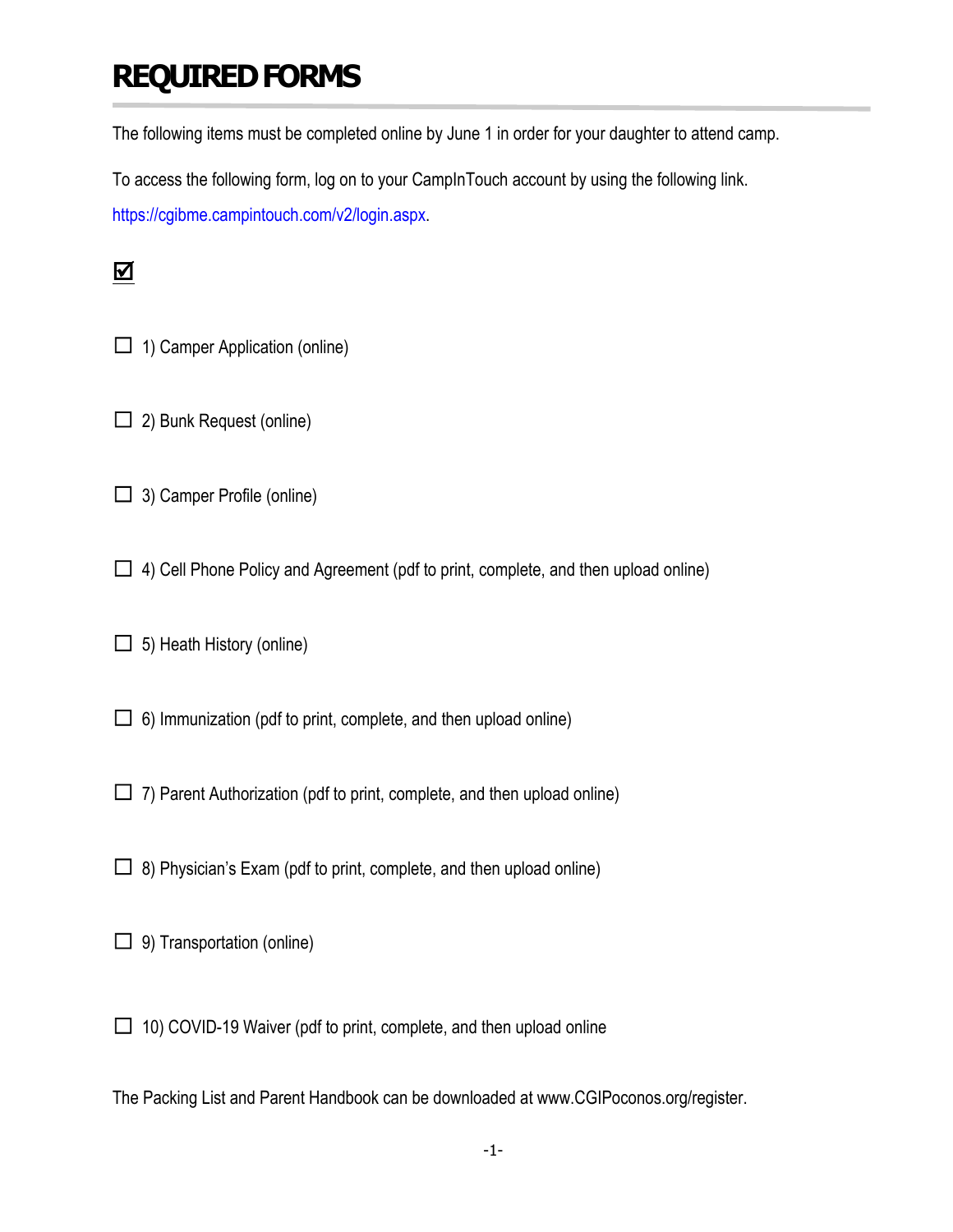#### *Please review and reinforce the following rules with your daughter before camp begins:*

- 1. The simple rule we follow for camp living is that no one is allowed to cross the line into another's personal space regardless of in the intentions are playful or otherwise. CGI IN THE POCONOS will not tolerate disrespectful and/or inappropriate behavior to peers or staff.
- 2. Any camper defacing camp property (e.g., with graffiti or by any other means) will be billed for damages and asked to leave camp.

#### **GRATUITIES**

Our policy is to prohibit the offering of gratuities to counselors and staff. All of our staff has been apprised of this policy. All staff members understand that if they accept a gratuity, they may be asked to leave their position at camp. The American Camp Association made this policy one of their standard policies.

#### **ITEMS PROHIBITED AT CAMP**

#### **CGI IN THE POCONOS UNPLUGGED!**

We do not allow campers to bring hand held electronic games such as Nintendo, PSPs or Gameboys to camp. In addition, CELL PHONES (see Cell Phone Policy & Agreement Form), DVD players, video cameras, laptops, PDAs and TVs are prohibited. Staff members are required to refrain from using these devices in the cabins. The only electronic items of this type that we will allow at camp are basic (audio only) iPods or CD players (so that campers can listen to music during rest hour and/or at bedtime). Please note that CGI IN THE POCONOS cannot be responsible for any loss or damage to these items.

#### **OTHER PROHIBITED ITEMS**

**Please do not send any of the following items:** Dart guns, water guns, knives (including Swiss Army/Girl Scout knives), laser pointers or lighters. These items can be dangerous and cause a hazardous situation at camp. **Please note: If any of these prohibited items are found in camp, they will be collected and returned to the camper at the end of camp.** Do not send expensive cameras, expensive watches or expensive jewelry to camp. The camp cannot assume responsibility for the loss or damage of campers' personal property.

#### **LAUNDRY**

Laundry is done weekly. Each camper must bring **two (2) laundry bags**.

#### **THE CANTEEN**

Parents pay between \$30 and \$50 per session, in advance, into their daughter's Canteen Account to be used up by the camper during the camp session. CGI IN THE POCONOS is not responsible for any money kept by a camper in their bunk.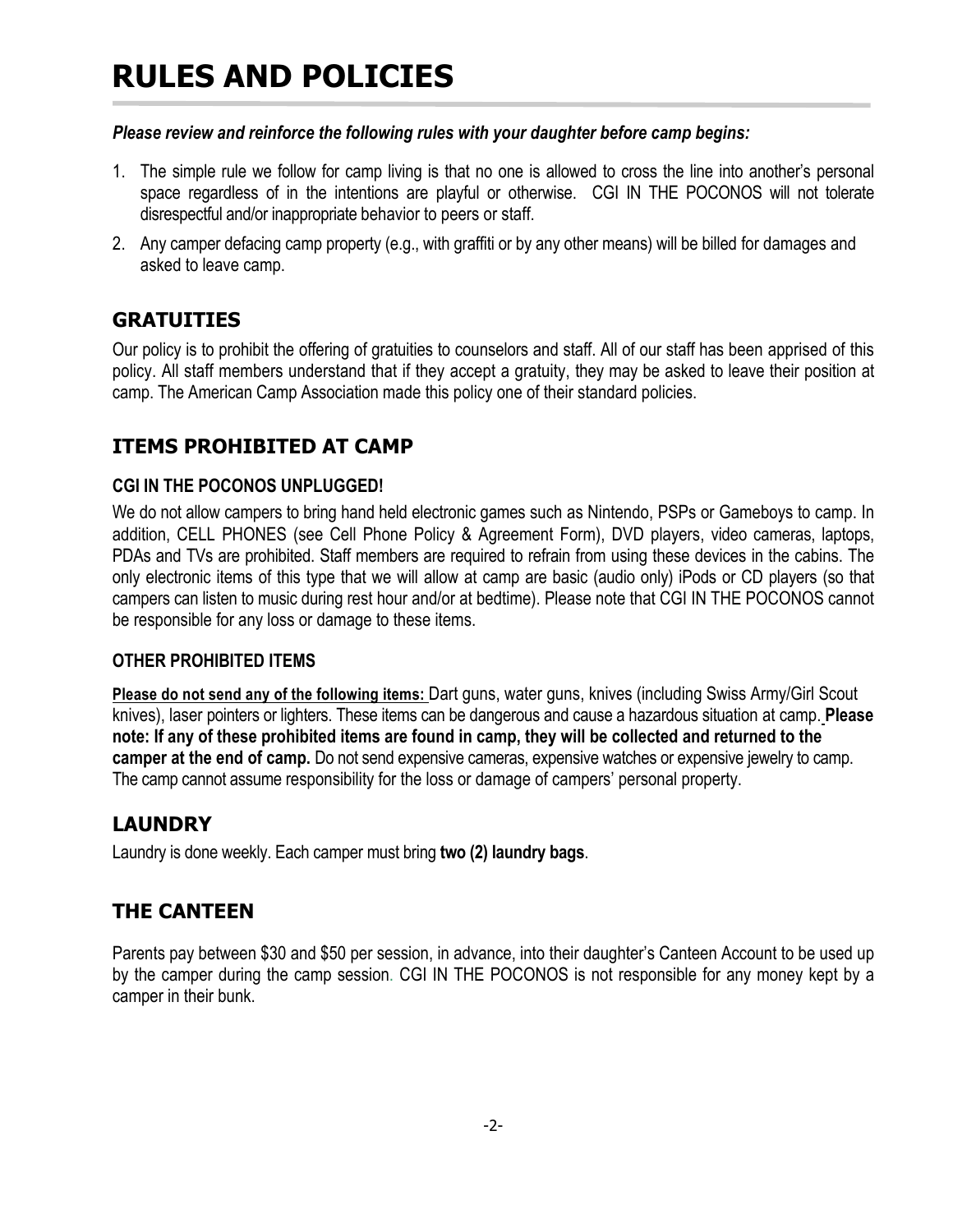#### **TELEPHONE**

**Phone Call Policy:** Campers may call home twice (2x) during each 4-week session. Calls commence approximately one week into the session.

**Birthday Phone Calls:** If your daughter has a birthday during the camp season, please call the camp office a couple of days before the birthday to arrange a time to speak with your daughter on her birthday.

**Phone Calls to the Director:** If you need or want to speak with the directors during camp, please leave a message during the day and either Gershon or Devorah will return your call in the evening.

## The Camp Website: **www.CGIPoconos.org**

**Sending E-mails to your daughter:** You may send e-mails to your daughter via your CampInTouch account.

**Letter Writing:** Please write and send e-mails to your daughter throughout the session. Receiving mail from home is vital in helping your daughter adjust to camp.

Letters should be sent to the following address:

 Camp Gan Israel in the Poconos Attn: [Camper's Name] \*\*\*omitted\*\*\* Dingmans Ferry, PA 18328

#### **PACKAGES**

Please be sure to include your daughter's name and bunk (if known) on all packages and envelopes. For security purposes, only flat envelopes are accepted at CGI IN THE POCONOS unless the camp office is notified in advance. If you need to send a package, please call our office to make arrangements. However, please be aware that due to Kosher Supervision at camp food, candy, soda, etc., items are not permitted and will be donated to the local food pantry. We suggest that you send only letters and e-mails. Please advise friends and relatives of this policy.

**Birthday Packages:** You may send a package (other than food and drinks) for your daughter's birthday. Please mark it "BIRTHDAY GIFT", and e-mail the camp office with the date of the birthday so we can deliver it on the actual birthday. CGI IN THE POCONOS makes a celebration for each camper whose birthday falls during the camp season. If your daughter's actual Bat-Mitzvah shall occur during camp, please call our office before June 1st so we can make special Bat-Mitzvah celebration arrangements.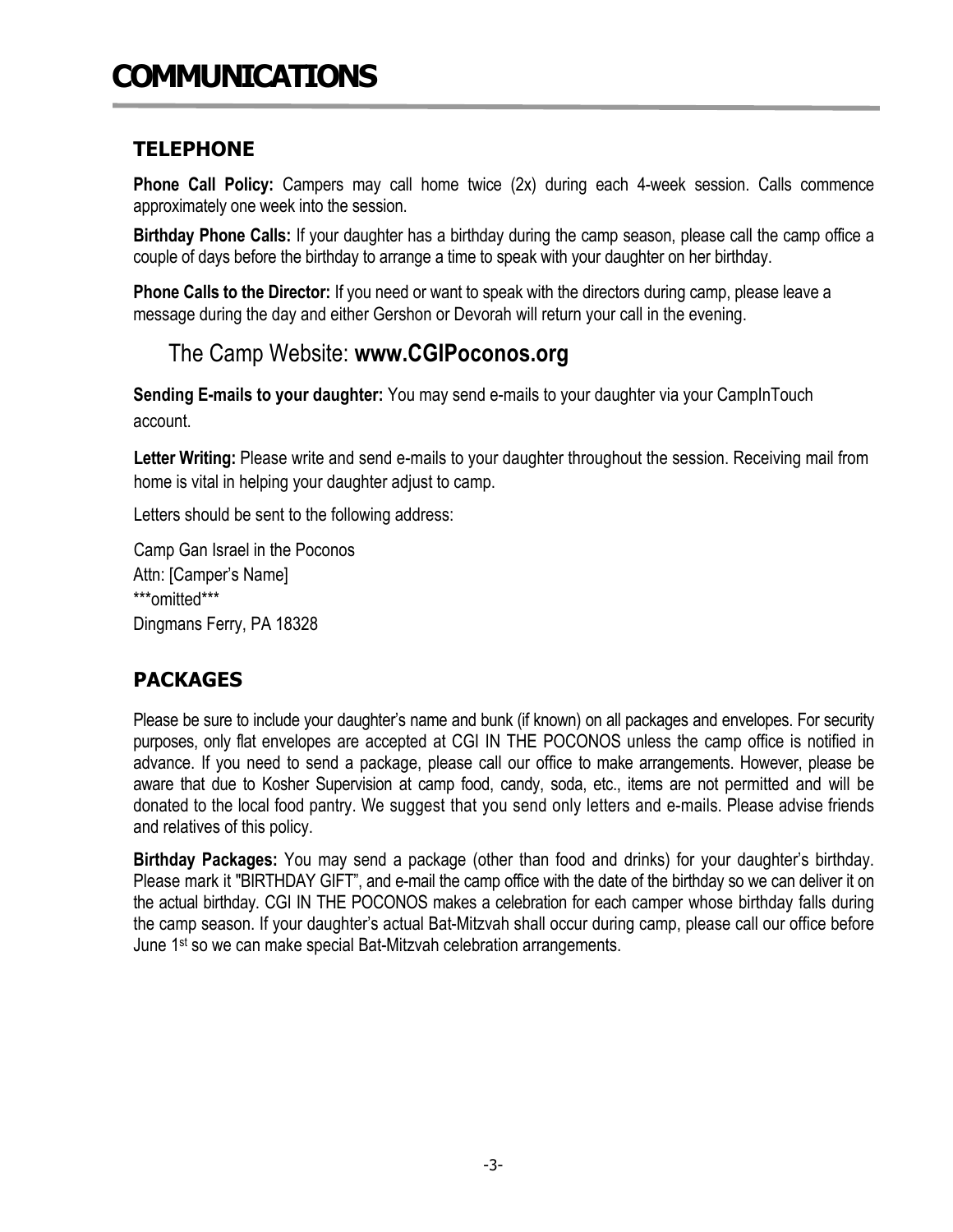# **HEALTH CARE**

## **MEDICAL FORM**

**The Health Department of the State of Pennsylvania requires that we receive a completed and signed Medical Form for every camper who participates in camp activities. By law, we cannot permit campers to participate in camp activities until we receive the required form.**

**P**lease schedule your daughter's checkup in the spring. The medical form is due on June 1st. If there are any changes in your daughter's health after you have mailed us this form, you must notify our office prior to camp.

**Please make sure you sign the authorization on the bottom of the page.** Provide names, addresses and phone numbers of relatives and physicians to call in the event you are away. Please complete all information. It is important that your physician sign the form and provide his address and office phone number in legible form.

**The Department of Health requires that the dates of all immunizations be entered on the medical form. The statements: "All immunizations are up-to-date" or "This child is in good health" are not acceptable to the Department of Health.**

**Please Note:** Some physicians prefer to use their own, more abbreviated medical form, which does not meet our needs. Ask your doctor's office to use our form exclusively, or, to use our form in addition to theirs.

## **REQUIRED IMMUNIZATIONS**

- 1. Diphtheria and Tetanus: Campers must be fully immunized against Diphtheria and Tetanus with the basic series of three injections and boosters. Campers should have a booster dose of Tetanus Toxoid every ten years.
- 2. Poliomyelitis: All campers must have received the complete series of oral polio vaccine (Sabin).
- 3. Measles: An inoculation of live attenuated measles virus vaccine is required for all children who have not had measles. It is important that this inoculation be given a minimum of two weeks prior to camp so that the protection it provides will be fully active.
- 4. Typhoid-Parathyroid: This vaccination is optional. Some recommend that children 11 years of age and up receive Typhoid immunization. If already immunized, a yearly booster dose is needed for continued immunity. Check with your physician to find out his/her recommendation.
- 5. Mumps Vaccine: Mandatory for campers who have not had the mumps.
- **6.** Infectious Hepatitis: If camper is/was exposed to Infectious Hepatitis, gamma globulin should be given promptly after exposure. **CAMP MUST THEN BE NOTIFIED IMMEDIATELY!**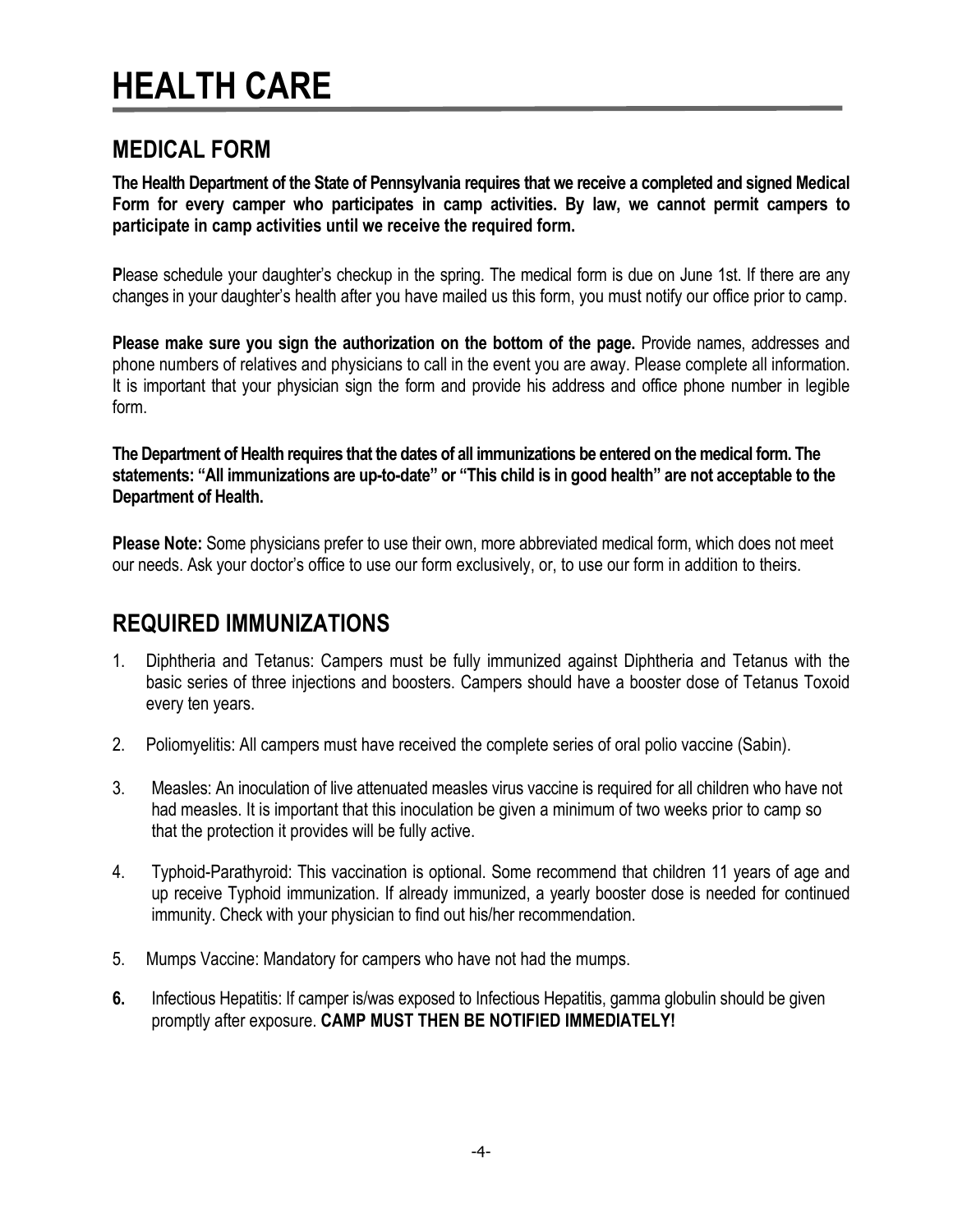## **DENTAL CHECKUP**

Although there is no required form, it is important that all campers visit their dentist prior to camp and receive a clean bill of health. Parents of campers undergoing orthodontic treatment should communicate any special instructions to us.

## **COMMUNICABLE DISEASES**

Please be sure to check your daughter for the presence of head lice during the two weeks prior to departure and again immediately before camp begins. In addition, please check for ingrown toenails and/or planters warts and administer the appropriate treatment before camp begins. Notify the camp immediately if your daughter has been exposed to any communicable disease within the three-week period prior to their camp departure day.

## **MEDICATION**

It is imperative that you fill out the medical form completely; listing any and all prescription drugs your daughter needs to take during camp. Remember to send an adequate quantity for the entire session(s) she is attending. All prescription medication must be clearly marked with her name and instructions that must include quantity, time of day to be taken, and special instructions such as with, or prior to, meals.

If your camper requires over-the-counter or non-prescription vitamins or medication please also note this on the medical form and also enter the quantity, time of day, and special instructions for them. All over-the-counter medication should be clearly marked with your daughter's name and instructions.

Our policy is to keep all medication, with the exception of inhalers, in the health center. Please instruct your daughter to give her medication(s) to the camp Director upon arrival. Please inform the Director if your daughter needs to have her inhaler available at all times.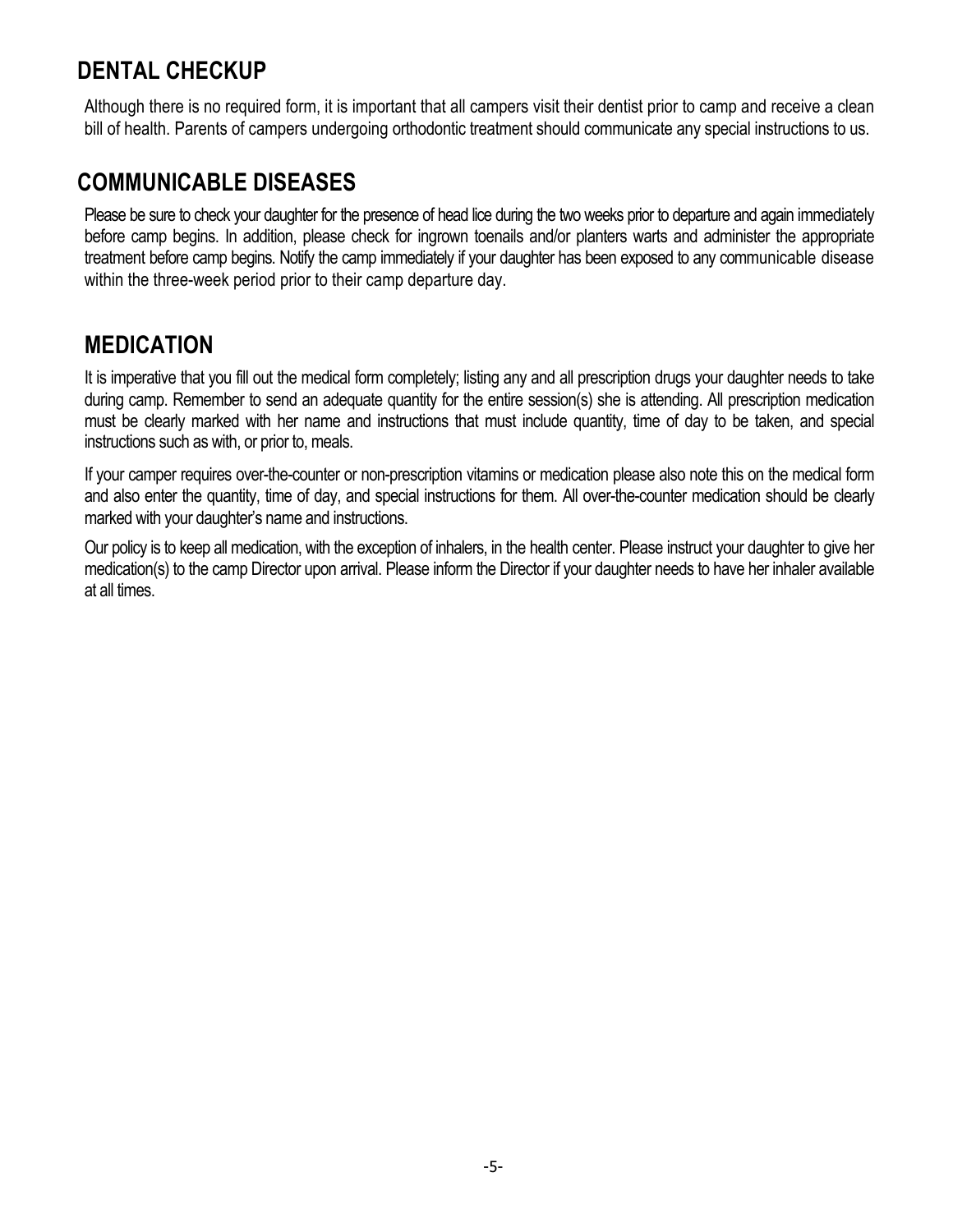### **CAMPERS ARRIVING BY CAR:**

Parents who are driving their daughter to camp should plan to **arrive to camp at 5:00pm**. To ensure a smooth transition for all campers, parents dropping off their daughter are encouraged to take a quick tour of camp but not to stay more than 30 minutes. Parents interested in seeing the camp facility are welcome to do so when they pick up their daughter at the end of the session.

**Camp Address:** \*\*\*omitted\*\*\***, Dingmans Ferry, PA 18328**

#### **CAMPERS FLYING TO EWR (Newark Liberty International Airport):**

Please be aware that camper flight information is due at the camp office by June 1<sup>st</sup>. Camp Personnel will meet and greet your daughter at EWR - Newark Liberty International Airport upon her arrival. This is the only airport from which CGI In the Poconos can provide pickup (and drop-off) service.

Please be sure your daughter has her photo ID and a minimal amount of carry-on luggage. Consult your carrier for current baggage and travel requirements (i.e., size of carry-ons, plastic bags for liquids, etc.). Please plan to arrive at the airport well in advance of the scheduled flight to enable your daughter to have a safe and enjoyable trip.

**IMPORTANT NOTE:** Please schedule your daughter's flight to arrive between 2:00 pm – 4:00 pm at EWR (Newark Liberty International Airport.) If a flight with an arrival time at EWR during this time period is not available, please call the camp office at 845.425.0903 and we will advise and assist you in finding an alternative.)

## **OUTBOUND FROM CAMP**

#### **CAMPERS LEAVING BY CAR:**

Please plan to pick up your daughter between 10:00 am - 11:00 am on her departure day. Any other pickup times must be arranged with the camp office.

#### **CAMPERS FLYING OUT OF EWR (Newark Liberty International Airport):**

Please schedule your daughter's flight to depart between 2:00 pm – 4:00 pm from EWR - Newark Liberty International Airport – only. If a flight is not available from EWR during this time period, please call the camp office at 845.425.0903 and we will advise and assist you with finding an alternative.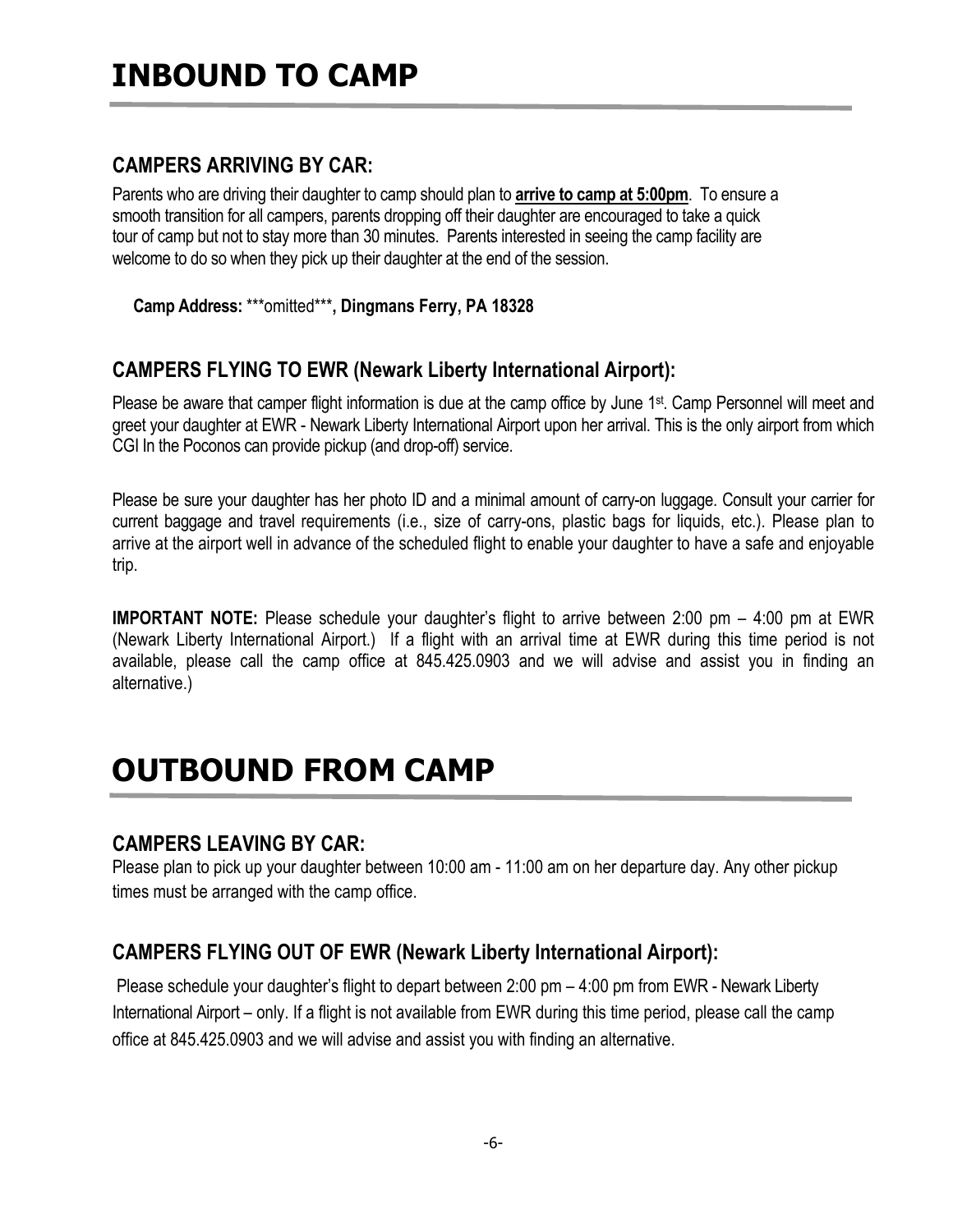#### **Financial assistance:**

#### **Q. Do you offer financial assistance to families?**

A. Yes! It is our mission that no child be turned away due to their family's inability to afford tuition. To that effect, CGIP offers 4-tier pricing which provides families the opportunity to pay what they can afford. Tier 1 is our full price, tier 2 & 3 are discounted rates, and tier 4 is a CGIP Scholarship. Our online scholarship application is short and easy to fill out. For the Summer 2021 season we were able to provide over \$185,000 from our scholarship fund.

In addition, CGIP prides itself on helping families find 3rd Party funding from local federations and foundations. For the 2021 summer season, we were able to secure over \$60,000 from 3rd party grants and scholarships. See details below.

#### **Q. Are you affiliated with the Foundation For Jewish Camp (One Happy Camper/PJ Goes to Camp)?**

A. Yes! If your local federation is participating in the OHC program and the child is eligible they will receive a grant of \$700-\$1,000. If the family's federation is NOT participating but they participate in PJ Library and the child is eligible they will receive a grant. Click here to learn more.

#### **Q. Are there other 3rd party funding opportunities besides the OHC grant?**

A. Yes! Many federations and similar local Jewish organizations provide scholarships for children to attend Jewish overnight camp, even if it is not their first time attending. We work closely with families to identify and apply for these scholarships.

IMPORTANT: Most of these organizations have application deadlines with the earliest starting in January.

#### **Health:**

#### **Q. What is your Covid-19 Policy?**

A. The health and wellbeing of our campers and staff is our top priority. CGI Poconos operated safely (and COVID-free) in 2021. We continue to review local and federal guidelines and the recommendations of the CDC and ACA (American Camp Association) and will keep you updated if any policies or procedures need to be adjusted. Click here to view our Covid-19 Policy.

#### **Q: Is there a nurse in camp?**

A: Yes. Camp has a health center staffed with an experienced nurse available to tend to our campers needs. In addition to making certain your child receives their necessary medicines, our health staff is responsive to day-today needs during sick calls, as well as during times of emergencies.

#### **Facility:**

#### **Q. What are the cabins like at camp?**

A. The camper cabins at CGI Poconos are nicely appointed and well maintained. Each cabin features a covered front porch, an open area with wooden bunk-beds around the periphery of the interior, with shelves next to each bed, as well as A/C. Each cabin has a bathroom in the back, containing 2 sinks, 2 toilet, and 2 showers each with a private changing area.

#### **Q: How many campers and staff are in a cabin?**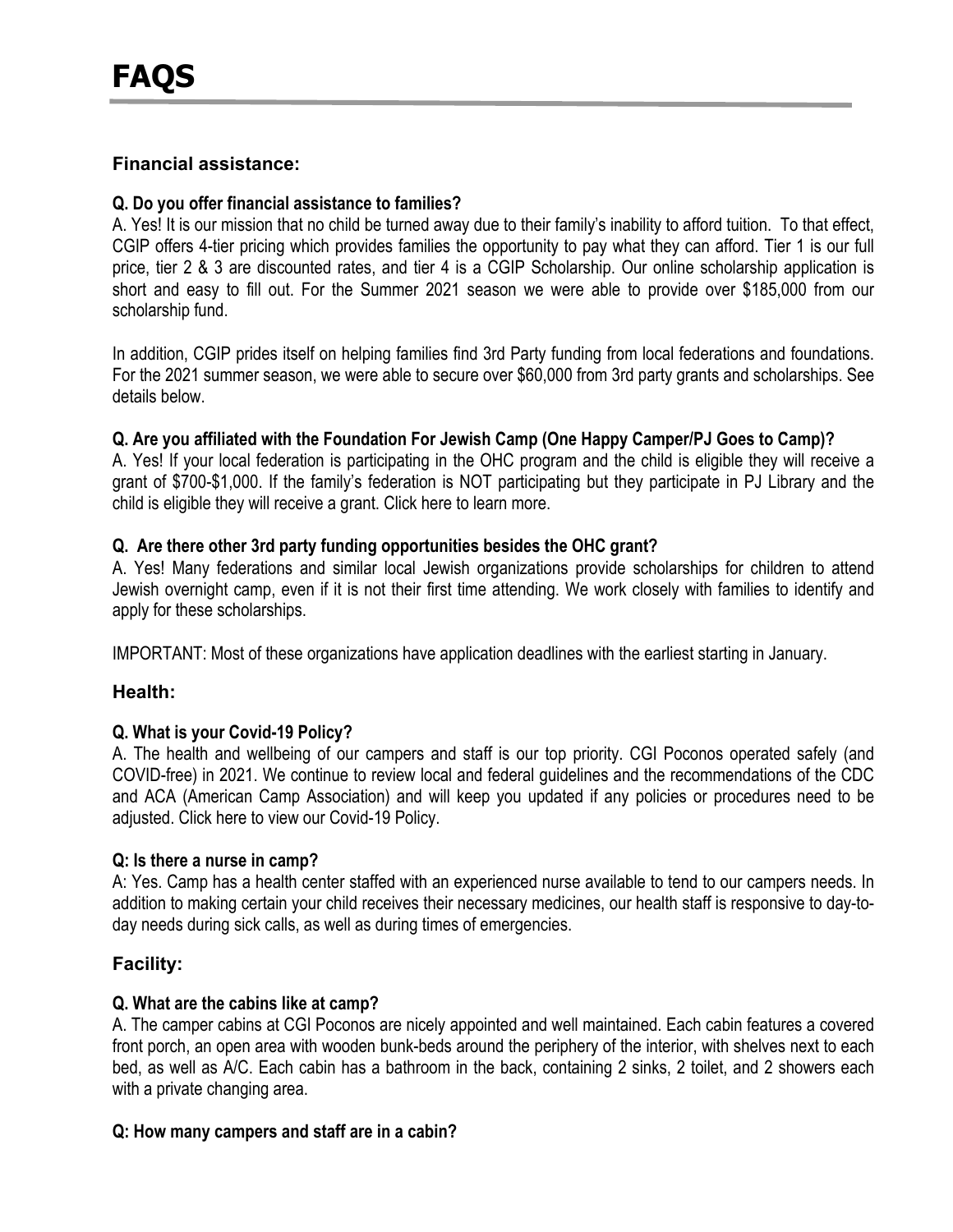A: The vast majority of our cabins have 10 to 12 campers, and 2 counselors. The counselors live in the cabins with the campers.

#### **Food:**

#### **Q. How is the food at CGI Poconos?**

A. The food at CGI Poconos is excellent. There is always a wide variety of choices, such as salad, fruit and pasta bars, in addition to our entree. Our experienced chef makes delicious meals for campers and staff to enjoy, and of course gourmet Shabbat meals. We also serve snacks during the day, which include fresh fruit, cookies and juice.

#### **Q. Can you accommodate food allergies and special diets?**

A. The most important job we do at Camp is to safeguard your child's health and safety. We strive to accommodate campers with a variety of food allergies, intolerances, and special food needs. If your child has special food needs, please contact us to discuss your individual situation.

#### **Staff:**

#### **Q. Who makes up the staff at CGI Poconos?**

A. CGI Poconos is directed by veterans in overnight camping for over 15 years. To learn more about them click here. We hire highly motivated counselors, specialists and general staff, who come to us with spirit and a strong commitment to the children and love for camp. All staff are interviewed extensively and are required to attend an intensive staff orientation that takes place before camp.

#### **Travel:**

#### **Q. How do the children get to camp?**

A. Campers travel to camp from all parts of the United States and abroad. Many local Tri-state-area families drive their child(ren) to camp at the start and end of each session. Campers flying in all arrive at Newark International Airport (EWR) during a specific window of time, and are greeted by staff members. Once all the campers have arrived they are taken to camp by coach bus. When they arrive at camp, additional staff-members (along with an excited group of kids!) are there to greet the bus and to help the campers find their bunks and settle in.

#### **General:**

#### **Q. What makes Camp Gan Israel in the Poconos unique?**

A. Camp Gan Israel in the Poconos offers our campers a top-quality overnight camp experience in a beautiful setting. We present a truly immersive experience infused with Jewish values and minimize social pressures by offering single-gender sessions. Our fun, nurturing environment encourages campers to develop new skills and build meaningful friendships. Participants gain a deeper appreciation of their spiritual heritage – fostering a sense of strong Jewish identity that will impact their lives and inspire others.

#### **Q: What should my child pack when coming to camp?**

A: Feel free to use the suggested packing list for both the Summer and Winter seasons when packing your child for camp!

#### **Q: How do I communicate with my child while they are at camp?**

A: Campers call home weekly during the 4 week session with the first call commencing approximately one week into the session. The call schedule will be emailed to you at the beforehand so you can be available at the correct time.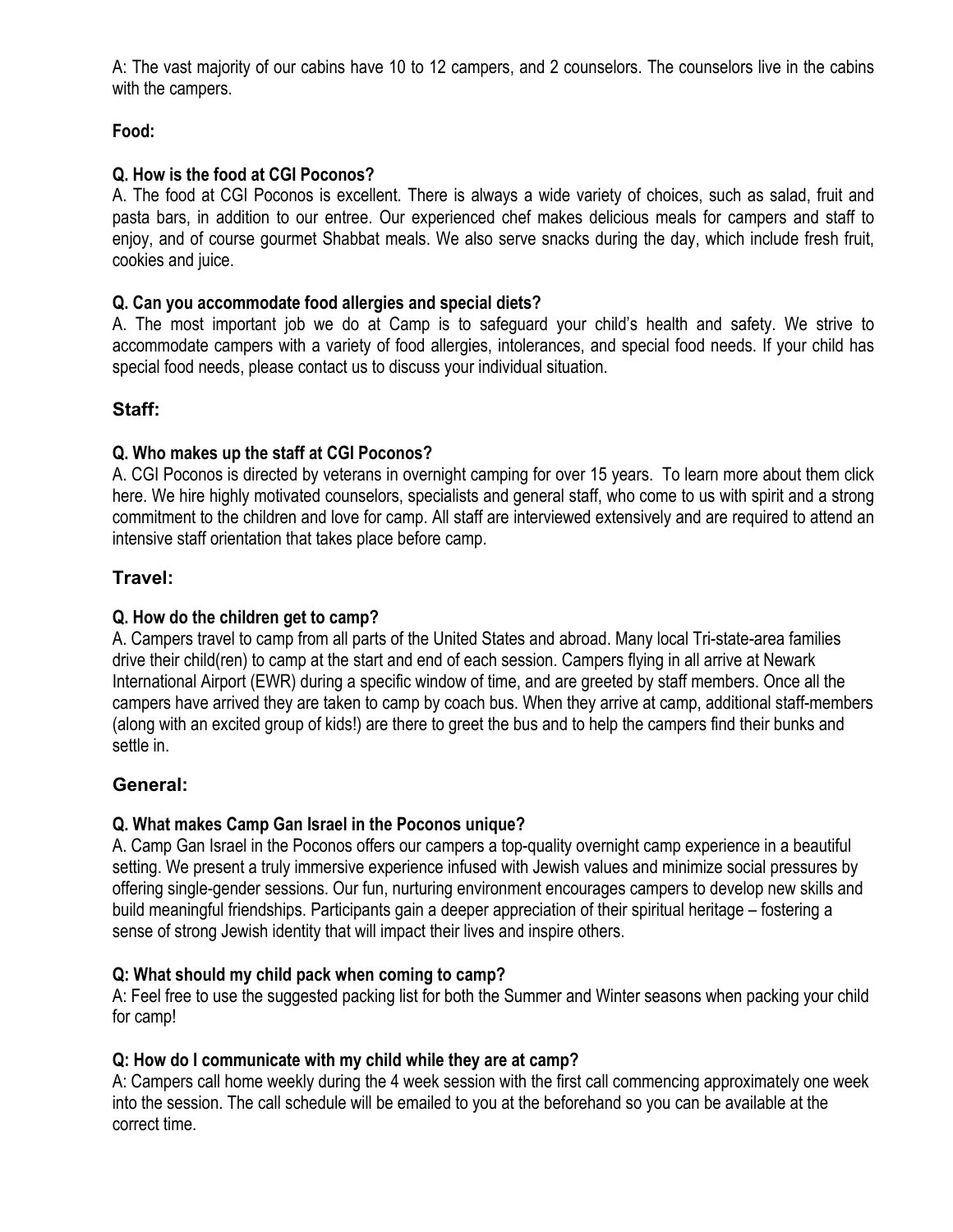We encourage good, old-fashioned letter writing as the best way to communicate with your camper. Campers love getting regular mail from their family and friends! Campers write home regularly. In addition, parents may email their children through the CampMinder system.

#### **Q. What grades does CGI Poconos serve?**

A. CGI Poconos has programming for campers entering grades 3rd–10th. Camp has two sessions, each 2 weeks. Campers entering grades 3rd-5th may enroll in either one session or the entire summer. Campers entering grades 6th-10th are encouraged to enroll for the entire 4-week summer experience.

#### **Q. How do I communicate with the camp if I have a question or concern?**

A. The camp office is open every day from 9:00am until 6:00pm. Our office staff will take your message and pass it along to the appropriate member of our Leadership Team. We do our best to return parent phone calls as quickly as possible on the day they are received. You can also reach your camper's Division Leader and our Directors via email.

#### **Q. Do you allow electronics in camp?**

A. CGI Poconos is a "screen-free" environment. Camp is one of the only places throughout the year where children can truly "unplug" and spend their time interacting with others rather than their devices. Please see our parent handbook for more information.

#### **Q: Can campers request a friend to be in the same bunk?**

A: Yes, each camper may request up to three friends who are in the same grade-level and are attending the same session of camp. We try our best to accommodate the bunk request. Bunk requests can be submitted through the CampMinder system, in the spring. All requests must be made by completing that on-line form.

#### **Q. How do you celebrate my camper's summer birthday?**

A. Camp makes a celebration for each camper whose birthday falls during the camp season. If your daughter's actual Bat-Mitzvah shall occur during camp, please call our office before June 1st so we can make special Bat-Mitzvah celebration arrangements.

If your daughter has a birthday during the camp season, please call the camp office a couple of days before the birthday to arrange a time to speak with your daughter on her birthday.

#### **Q. Where is the camp located?**

A. CGI Poconos is located in the northeast corner of Pennsylvania, nestled in the beautiful Pocono Mountains. Camp is in Dingmans Ferry which is approximately 2 hours from New York City.

#### **Q. Does camp have dress code standards?**

A. No. The dress in camp is very casual and camp appropriate. We send a suggested clothing and equipment list to help you in your packing.

#### **Q. Where do CGI Poconos campers come from?**

A. Over the past 10 years we were proud to welcome campers from over 26 states and 9 countries since most of our campers hear about CGI Poconos through local Chabad centers and friendships with current camp families.

#### **Q. Are there any programs for new and returning campers in the "off season?"**

A. Yes! CGI Poconos was proud to open a Winter Camp for the winter season 2022. To find out more click here.

#### **Q. Can I speak to references about the camp?**

A. Yes! Please contact us and we would be happy to put you in touch with current camp families from your area.